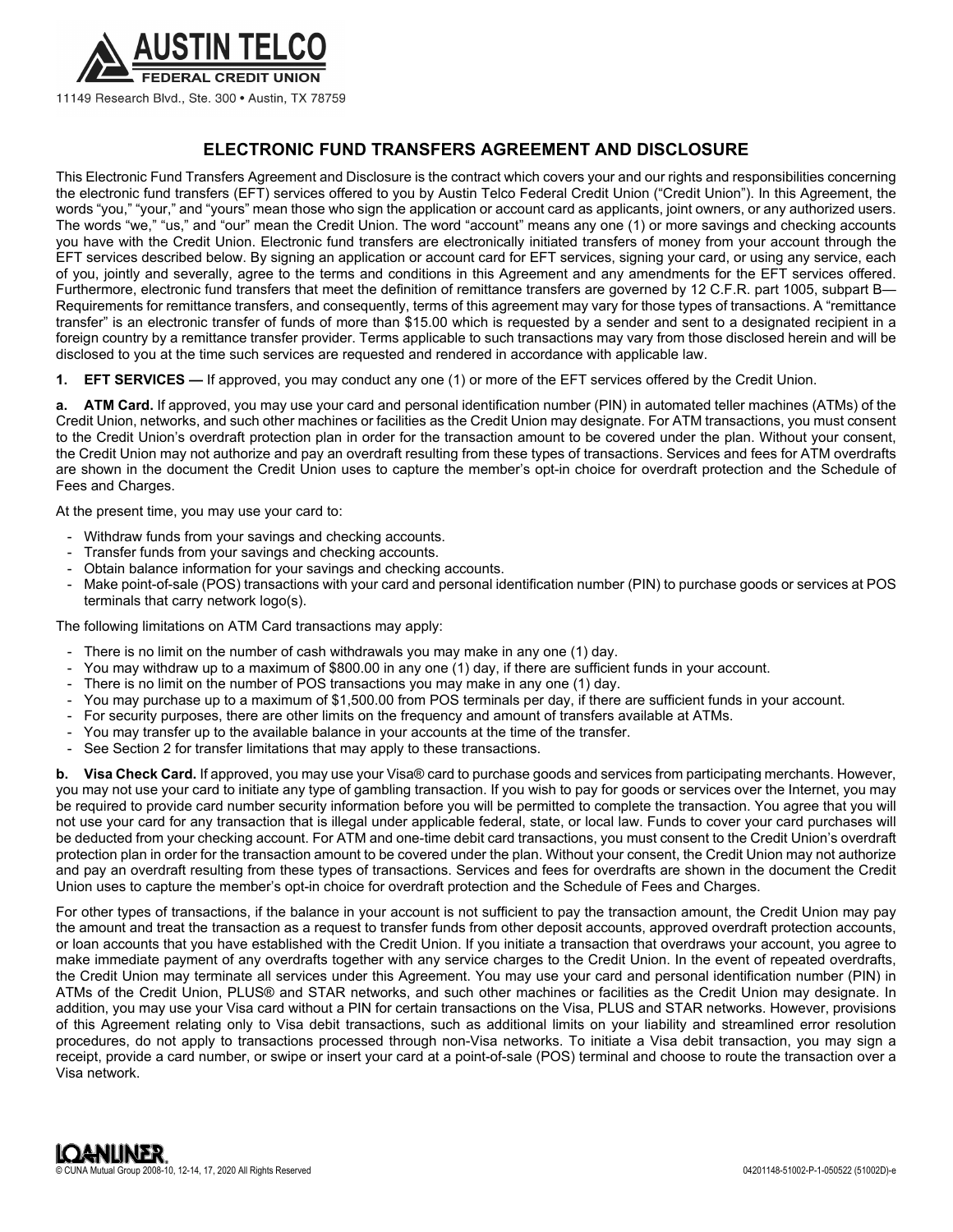At the present time, you may also use your card to:

- Withdraw funds from your savings and checking accounts.
- Transfer funds from your savings and checking accounts.
- Obtain balance information for your savings and checking accounts.
- Make point-of-sale (POS) transactions with your card and personal identification number (PIN) to purchase goods or services at merchants that accept Visa.
- Order goods or services online or by mail or telephone from places that accept Visa.

The following limitations on Visa Check Card transactions may apply:

- There is no limit on the number of Visa Check Card purchases you make per day.
- Purchase amounts are limited to the amount in your account.
- You may purchase up to a maximum of \$3,000.00 per day.
- There is no limit to the number of cash withdrawals you may make in any one (1) day from an ATM machine.
- You may withdraw up to a maximum of \$800.00 in any one (1) day from an ATM machine, if there are sufficient funds in your account.
- There is no limit on the number of POS transactions you may make in any one (1) day.
- You may purchase up to a maximum of \$1,500.00 from POS terminals per day, if there are sufficient funds in your account.
- For security purposes, there are other limits on the frequency and amount of transfers available at ATMs.
- You may transfer up to the available balance in your accounts at the time of the transfer.
- See Section 2 for transfer limitations that may apply to these transactions.

**Card Information Updates and Authorizations.** If you have authorized a merchant to bill charges to your card on a recurring basis, it is your responsibility to notify the merchant in the event your card is replaced, your card information (such as card number and expiration date) changes, or the account associated with your card is closed. However, if your card is replaced or card information changes, you authorize us, without obligation on our part, to provide the updated card information to the merchant in order to permit the merchant to bill recurring charges to the card. You authorize us to apply such recurring charges to the card until you notify us that you have revoked authorization for the charges to your card.

Your card is automatically enrolled in an information updating service. Through this service, your updated card information (such as card number and expiration date) may be shared with participating merchants to facilitate continued recurring charges. Updates are not guaranteed before your next payment to a merchant is due. You are responsible for making direct payment until recurring charges resume. To revoke your authorization allowing us to provide updated card information to a merchant, please contact us.

**c. Health Savings Account Check Card.** If you will be using your Visa® debit card to access a Health Savings Account (HSA), portions of this Agreement governed by Regulation E will not apply. A HSA account is defined by the IRS as a trust account, and therefore is not covered under Regulation E. But portions of this Agreement, such as Visa zero liability provisions for unauthorized use for example, do apply. Funds to cover your card purchases will be deducted from your Health Savings account. You may use your card and personal identification number (PIN) in ATMs of the Credit Union, PLUS and STAR networks, and such other machines or facilities as the Credit Union may designate. In addition, you may use your Visa card without a PIN for certain transactions on the Visa, PLUS and STAR networks. However, provisions of this Agreement relating only to Visa debit transactions, such as additional limits on your liability and streamlined error resolution procedures, do not apply to transactions processed through non-Visa networks. To initiate a Visa debit transaction, you may sign a receipt, provide a card number, or swipe or insert your card at a point-of-sale (POS) terminal and choose to route the transaction over a Visa network.

At the present time, you may also use your card to:

- Withdraw funds from your savings and checking accounts.
- Transfer funds from your savings and checking accounts.
- Obtain balance information for your savings and checking accounts.
- Make point-of-sale (POS) transactions with your card and personal identification number (PIN) to purchase goods or services at merchants that accept Visa.
- Order goods or services online or by mail or telephone from places that accept Visa.

The following limitations on Health Savings Account Check Card transactions may apply:

- There is no limit on the number of Health Savings Account Check Card purchases you make per day.
- Purchase amounts are limited to the amount in your account.
- You may purchase up to a maximum of \$3,000.00 per day.
- There is no limit to the number of cash withdrawals you may make in any one (1) day from an ATM machine.
- You may withdraw up to a maximum of \$800.00 in any one (1) day from an ATM machine, if there are sufficient funds in your account.
- There is no limit on the number of POS transactions you may make in any one (1) day.
- You may purchase up to a maximum of \$1,500.00 from POS terminals per day, if there are sufficient funds in your account.
- For security purposes, there are other limits on the frequency and amount of transfers available at ATMs.
- You may transfer up to the available balance in your accounts at the time of the transfer.
- See Section 2 for transfer limitations that may apply to these transactions.

**Card Information Updates and Authorizations.** If you have authorized a merchant to bill charges to your card on a recurring basis, it is your responsibility to notify the merchant in the event your card is replaced, your card information (such as card number and expiration date) changes, or the account associated with your card is closed. However, if your card is replaced or card information changes, you authorize us, without obligation on our part, to provide the updated card information to the merchant in order to permit the merchant to bill recurring charges to the card. You authorize us to apply such recurring charges to the card until you notify us that you have revoked authorization for the charges to your card.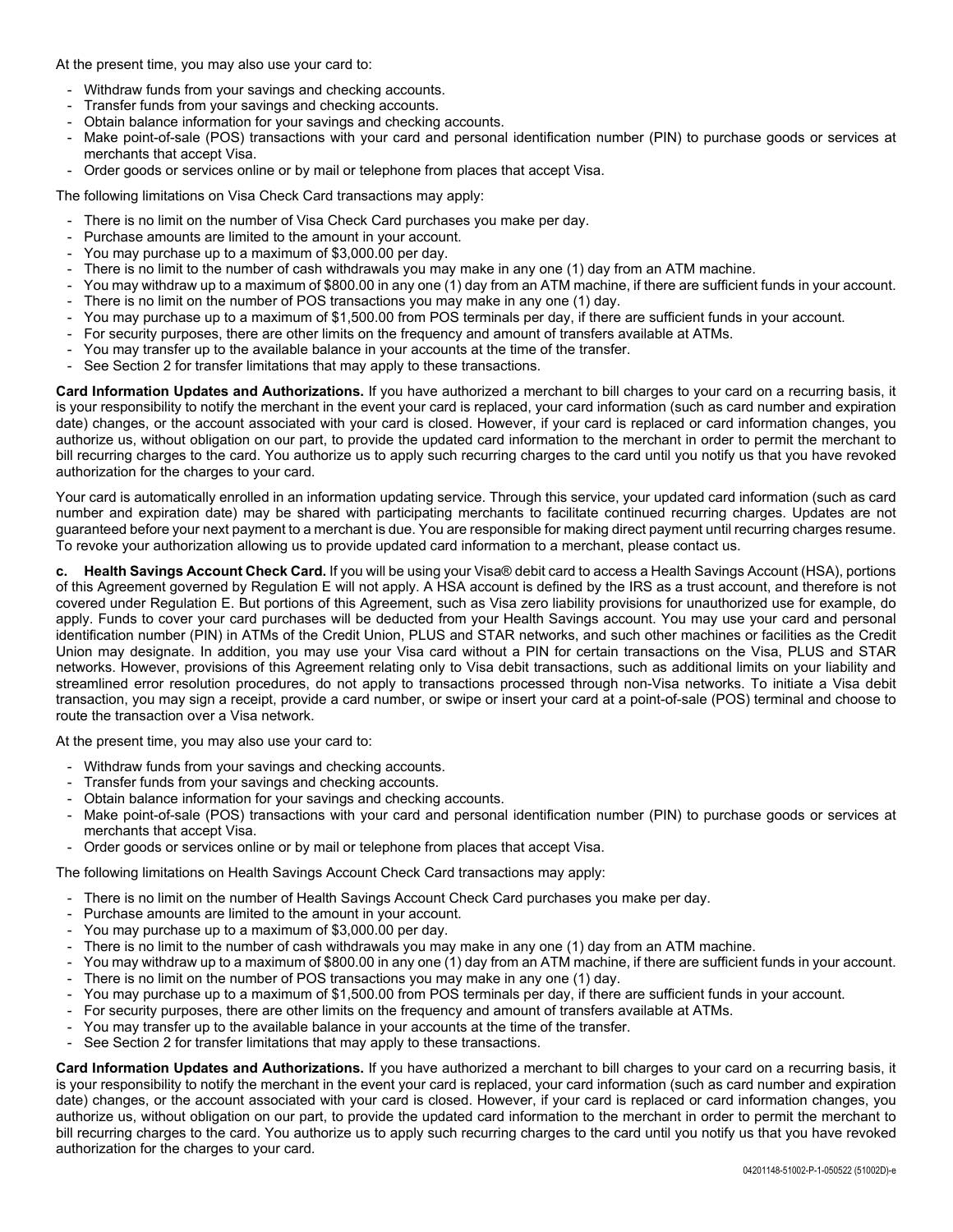Your card is automatically enrolled in an information updating service. Through this service, your updated card information (such as card number and expiration date) may be shared with participating merchants to facilitate continued recurring charges. Updates are not guaranteed before your next payment to a merchant is due. You are responsible for making direct payment until recurring charges resume. To revoke your authorization allowing us to provide updated card information to a merchant, please contact us.

**d. Touch Tone Teller.** If we approve Touch Tone Teller for your accounts, a separate personal identification number (PIN) will be assigned to you. You must use your personal identification number (PIN) along with your account number to access your accounts. At the present time, you may use Touch Tone Teller to:

- Withdraw funds from your savings, checking, and money market accounts.
- Transfer funds from your savings, checking, and money market accounts.
- Obtain balance information for your savings, checking, and money market accounts.
- Make loan payments from your savings, checking, and money market accounts.
- Access your Line of Credit and Visa account.
- Determine if a particular item has cleared.
- Obtain tax information on amounts earned on savings and checking accounts or interest paid on loan accounts.
- Verify the last date and amount of your payroll deposit.
- Reorder checks.

Your accounts can be accessed under Touch Tone Teller via a touch-tone telephone only. Touch Tone Teller service will be available for your convenience 24 hours per day. This service may be interrupted for a short time each day for data processing.

The following limitations on Touch Tone Teller transactions may apply:

- There is a limit of 100 transactions per call and certain limits on the account history information available.
- See Section 2 for transfer limitations that may apply to these transactions.

The Credit Union reserves the right to refuse any transaction which would draw upon insufficient funds, exceed a credit limit, lower an account below a required balance, or otherwise require us to increase our required reserve on the account. All checks are payable to you as a primary member and will be mailed to your address of record. The Credit Union may set other limits on the amount of any transaction, and you will be notified of those limits. The Credit Union may refuse to honor any transaction for which you do not have sufficient available verified funds. The service will discontinue if no transaction is entered after numerous unsuccessful attempts to enter a transaction and there may be limits on the duration of each telephone call.

### **e. Preauthorized EFTs.**

- **Direct Deposit.** Upon instruction of (i) your employer, (ii) the Treasury Department or (iii) other financial institutions, the Credit Union will accept direct deposits of your paycheck or federal recurring payments, such as Social Security, to your savings, checking, and/or money market account.
- Preauthorized Debits. Upon instruction, we will pay certain recurring transactions from your savings and/or checking account.
- See Section 2 for transfer limitations that may apply to these transactions.
- **Stop Payment Rights.** If you have arranged in advance to make electronic fund transfers out of your account(s) for money you owe others, you may stop payment on preauthorized transfers from your account. You must notify us in writing at any time up to three (3) business days before the scheduled date of the transfer. A stop payment request may apply to a single transfer, multiple transfers, or all future transfers as directed by you, and will remain in effect unless you withdraw your request or all transfers subject to the request have been returned.
- Notice of Varying Amounts. If these regular payments may vary in amount, the person you are going to pay is required to tell you, ten (10) days before each payment, when it will be made and how much it will be. You may choose instead to get this notice only when the payment would differ by more than a certain amount from the previous payment or when the amount would fall outside certain limits that you set.
- **Liability for Failure to Stop Payment of Preauthorized Transfers.** If you order us to stop payment of a preauthorized transfer three (3) business days or more before the transfer is scheduled and we do not do so, we will be liable for your losses or damages.

**f. Electronic Check Conversion/Electronic Returned Check Fees.** If you pay for purchases or bills with a check or draft, you may authorize your check or draft to be converted to an electronic fund transfer. You may also authorize merchants or other payees to electronically debit your account for returned check fees. You are considered to have authorized these electronic fund transfers if you complete the transaction after being told (orally or by a notice posted or sent to you) that the transfer may be processed electronically or if you sign a written authorization.

**g. Online Banking.** If Online Banking is activated for your account(s), you will be required to use secure login information to access the account(s). At the present time, you may use Online Banking to:

- Withdraw funds from your savings, checking, and money market accounts.
- Transfer funds from your savings, checking, and money market accounts.
- Obtain balance information for your savings, checking, loan, money market, and certificate accounts.
- Make loan payments from your savings, checking, and money market accounts.
- Access your Line of Credit and Visa accounts.
- Determine if a particular item has cleared.
- Obtain tax information on amounts earned on savings and checking accounts or interest paid on loan accounts.
- Verify the last date and amount of your payroll deposit.
- Make bill payments to preauthorized creditors.
- View transaction history.
	- View cleared checks.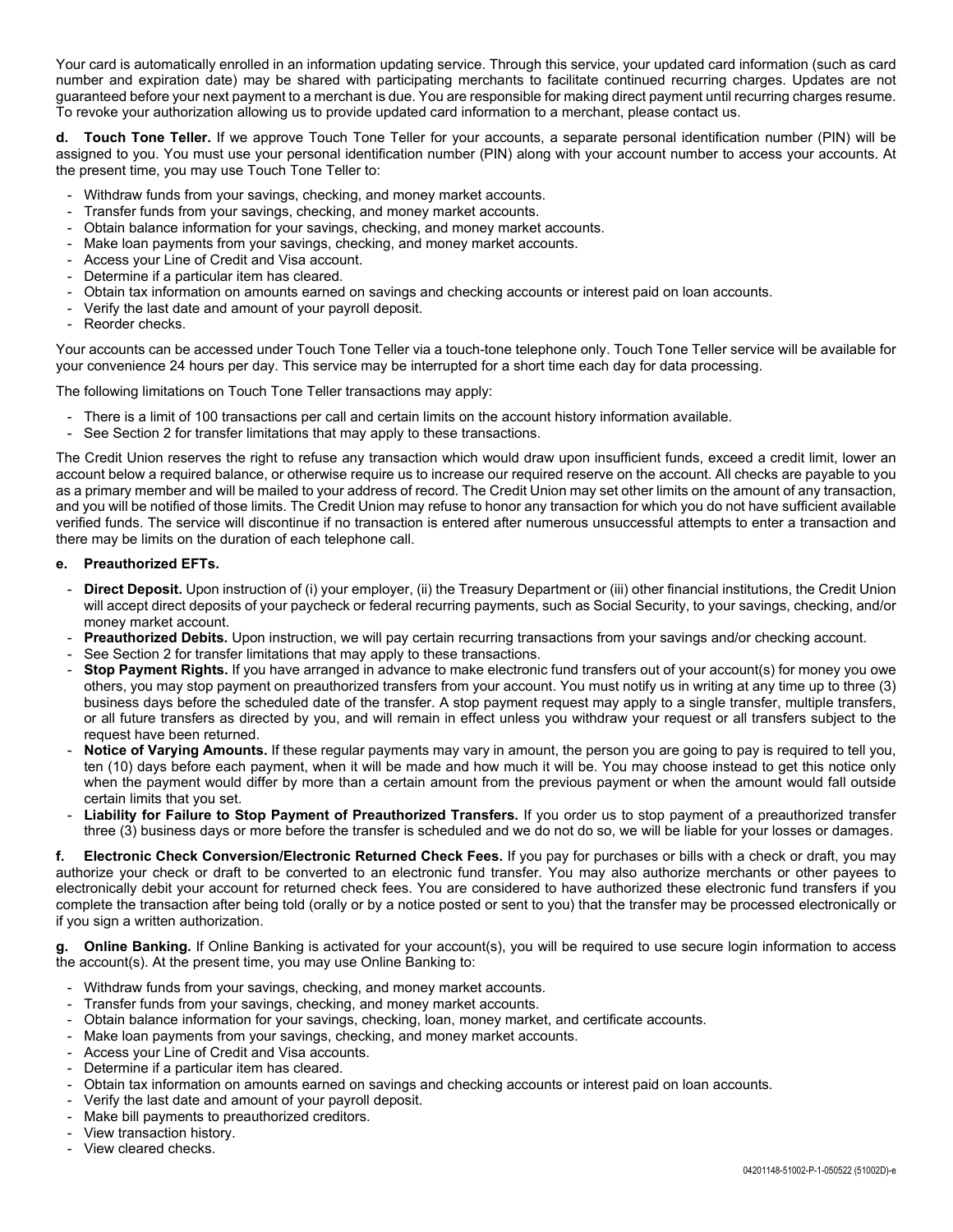Your accounts can be accessed under Online Banking via personal computer. Online Banking will be available for your convenience 24 hours per day. This service may be interrupted for a short time each day for data processing. We reserve the right to refuse any transaction which would draw upon insufficient funds, exceed a credit limit, lower an account below a required balance, or otherwise require us to increase our required reserve on the account. All checks are payable to you as a primary member and will be mailed to your address of record. We may set other limits on the amount of any transaction, and you will be notified of those limits. We may refuse to honor any transaction for which you do not have sufficient available verified funds. The service will discontinue if no transaction is entered after numerous unsuccessful attempts to enter a transaction and there may be limits on the duration of each access.

The following limitations on Online Banking transactions may apply:

- There is no limit to the number of inquiries, transfers, or withdrawal requests you may make in any one (1) day.
- See Section 2 for transfer limitations that may apply to these transactions.

**h. Mobile Banking.** If Mobile Banking is activated for your account(s), you will be required to use secure login information to access the account(s). At the present time, you may use Mobile Banking to:

- Transfer funds from your savings, checking, and money market accounts.
- Obtain balance information for your savings, checking, loan, money market, club, and certificate accounts.
- Make loan payments from your savings, checking, and money market accounts.
- Access your Line of Credit and Visa accounts.
- Determine if a particular item has cleared.
- Verify the last date and amount of your payroll deposit.
- Make bill payments to preauthorized creditors.
- View transaction history.
- View cleared checks.

Your accounts can be accessed under Mobile Banking via mobile device or other approved access device(s). Mobile Banking will be available for your convenience 24 hours per day. This service may be interrupted for a short time each day for data processing. We reserve the right to refuse any transaction which would draw upon insufficient funds, exceed a credit limit, lower an account below a required balance, or otherwise require us to increase our required reserve on the account. We may set other limits on the amount of any transaction, and you will be notified of those limits. We may refuse to honor any transaction for which you do not have sufficient available verified funds. The service will discontinue if no transaction is entered after numerous unsuccessful attempts to enter a transaction and there may be limits on the duration of each access.

The following limitations on Mobile Banking transactions may apply:

- See Section 2 for transfer limitations that may apply to these transactions.
- There is no limit to the number of inquiries, transfers, or withdrawal requests you may make in any one (1) day.
- See Section 2 for transfer limitations that may apply to these transactions.

**i.** Bill Pay. We will process bill payment transfer requests only to those creditors the Credit Union has designated in the User Instructions and such creditors as you authorize and for whom the Credit Union has the proper vendor code number. We will not process any bill payment transfer if the required transaction information is incomplete.

We will withdraw the designated funds from your checking account for bill payment transfer by the designated cutoff time on the date you schedule for payment. We will process your bill payment transfer within a designated number of days before the date you schedule for payment. You must allow sufficient time for vendors to process your payment after they receive a transfer from us. Please leave as much time as though you were sending your payment by mail. We cannot guarantee the time that any payment will be credited to your account by the vendor.

The following limitations on Bill Pay transactions may apply:

- There is a limit of 100 bill payments per day.
- The maximum amount of bill payments each day is \$10,000.00, if there are sufficient funds in your account.

**2. TRANSFER LIMITATIONS —** For all savings and money market accounts, you may make no more than six (6) transfers and withdrawals from your account to another account of yours or to a third party in any month by means of a preauthorized, automatic, or Internet transfer, by telephonic order or instruction, or by check, draft, debit card or similar order. If you exceed these limitations, your account may be subject to a fee or be closed.

#### **3. CONDITIONS OF EFT SERVICES —**

**a.** Ownership of Cards. Any card or other device which we supply to you is our property and must be returned to us, or to any person whom we authorize to act as our agent, or to any person who is authorized to honor the card, immediately according to instructions. The card may be repossessed at any time at our sole discretion without demand or notice. You cannot transfer your card or account to another person.

**b. Honoring the Card.** Neither we nor merchants authorized to honor the card will be responsible for the failure or refusal to honor the card or any other device we supply to you. If a merchant agrees to give you a refund or adjustment, you agree to accept a credit to your account in lieu of a cash refund.

#### **c. Foreign Transactions.**

04201148-51002-P-1-050522 (51002D)-e **Visa.** Purchases and cash withdrawals made in foreign currencies will be debited from your account in U.S. dollars. The exchange rate between the transaction currency and the billing currency used for processing international transactions is a rate selected by Visa from a range of rates available in wholesale currency markets for the applicable transaction date, which rate may vary from the rate Visa itself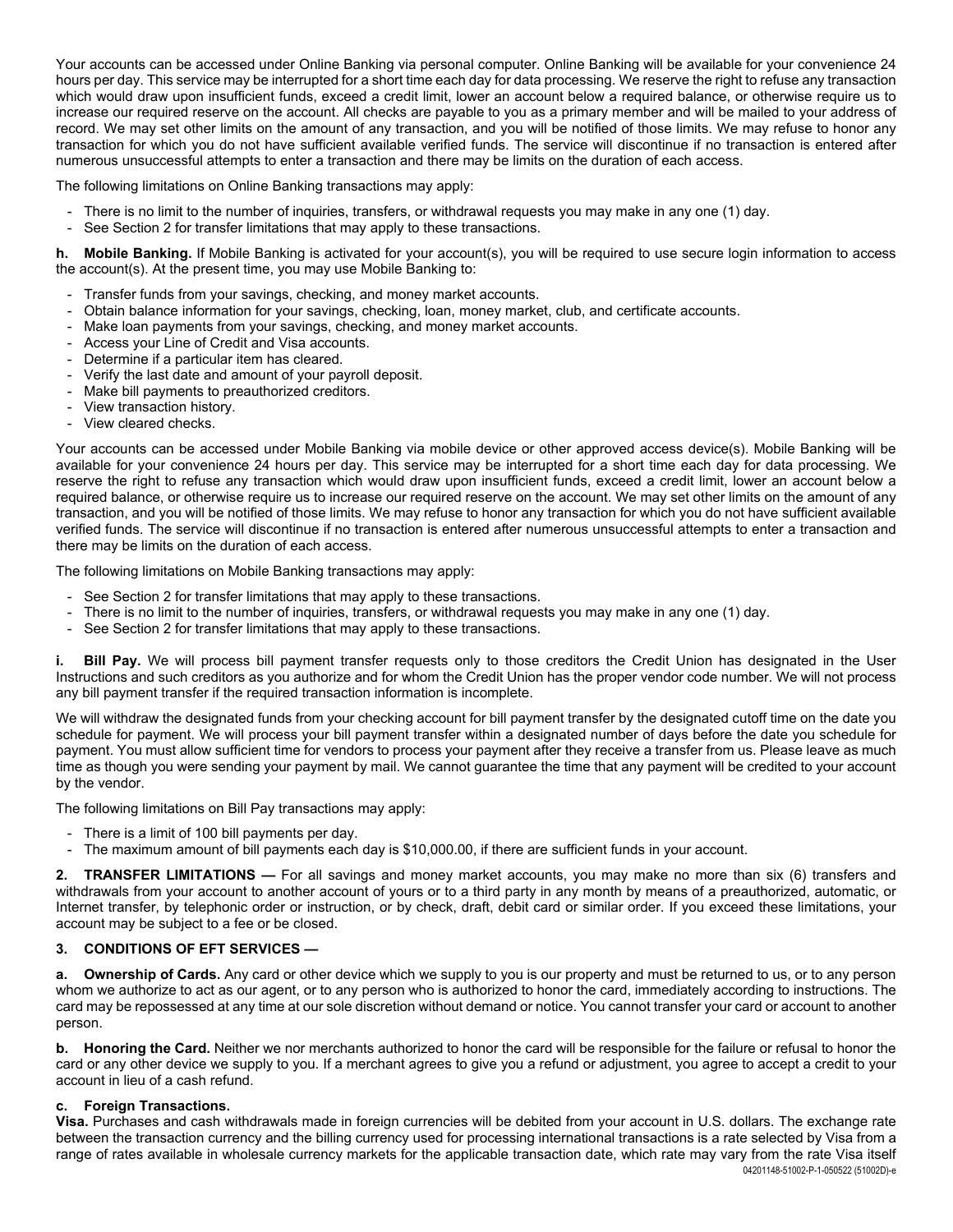receives, or the rate mandated by the government or governing body in effect for the applicable transaction date. The exchange rate used on the transaction date may differ from the rate that would have been used on the processing date or cardholder statement posting date.

A fee of 1.00% of the amount of the transaction, calculated in U.S. dollars, will be imposed on all multiple currency foreign transactions, including purchases, cash withdrawals and credits to your account. A fee of 0.80% of the amount of the transaction, calculated in U.S. dollars, will be imposed on all single currency foreign transactions, including purchases, cash withdrawals and credits to your account. A foreign transaction is any transaction that you complete or a merchant completes on your card outside of the United States, with the exception of U.S. military bases, U.S. territories, U.S. embassies or U.S. consulates. Transactions completed by merchants outside of the United States are considered foreign transactions, regardless of whether you are located inside or outside the United States at the time of the transaction.

**d. Security of Access Code.** You may use one (1) or more access codes with your electronic fund transfers. The access codes issued to you are for your security purposes. Any access codes issued to you are confidential and should not be disclosed to third parties or recorded on or with the card. You are responsible for safekeeping your access codes. You agree not to disclose or otherwise make your access codes available to anyone not authorized to sign on your accounts. If you authorize anyone to use your access codes, that authority shall continue until you specifically revoke such authority by notifying the Credit Union. You understand that any joint owner you authorize to use an access code may withdraw or transfer funds from any of your accounts. If you fail to maintain the security of these access codes and the Credit Union suffers a loss, we may terminate your EFT services immediately.

**e. Joint Accounts.** If any of your accounts accessed under this Agreement are joint accounts, all joint owners, including any authorized users, shall be bound by this Agreement and, alone and together, shall be responsible for all EFT transactions to or from any savings and checking or loan accounts as provided in this Agreement. Each joint account owner, without the consent of any other account owner, may, and is hereby authorized by every other joint account owner, make any transaction permitted under this Agreement. Each joint account owner is authorized to act for the other account owners, and the Credit Union may accept orders and instructions regarding any EFT transaction on any account from any joint account owner.

**FEES AND CHARGES —** We assess certain fees and charges for EFT services. For a current listing of all applicable fees and charges, see our current Schedule of Fees and Charges that was provided to you at the time you applied for or requested these EFT services. From time to time, the fees and charges may be changed, and we will notify you as required by applicable law.

Additionally, if you use an ATM not operated by us, you may be charged a fee(s) by the ATM operator and by any international, national, regional, or local network used in processing the transaction (and you may be charged a fee for a balance inquiry even if you do not complete a funds transfer). The ATM fee(s), or surcharge(s), will be debited from your account if you elect to complete the transaction and/or continue with the balance inquiry.

You understand and agree that we and/or the ATM operator may charge you multiple fees for multiple transactions during the same ATM session (for example, fees for both a balance inquiry and a cash withdrawal).

**MEMBER LIABILITY —** You are responsible for all transactions you authorize using your EFT services under this Agreement. If you permit someone else to use an EFT service, your card or your access code, you are responsible for any transactions they authorize or conduct on any of your accounts.

TELL US AT ONCE if you believe your card or access code has been lost or stolen, if you believe someone has used your card or access code or otherwise accessed your accounts without your authority, or if you believe that an electronic fund transfer has been made without your permission using information from your check. Telephoning is the best way of keeping your possible losses down. You could lose all the money in your account (plus your maximum overdraft line-of-credit). If a transaction was made with your card or card number without your permission and was a Visa transaction, you will have no liability for the transaction, unless you were fraudulent or negligent in the handling of your account or card.

For all other EFT transactions involving your card or access code, including if you were negligent in the handling of your account or card, your liability for an unauthorized transaction is determined as follows. If you tell us within two (2) business days after you learn of the loss or theft of your card or access code, you can lose no more than \$50.00 if someone used your card or access code without your permission. If you do NOT tell us within two (2) business days after you learn of the loss or theft of your card or access code and we can prove we could have stopped someone from using your card or access code without your permission if you had told us, you could lose as much as \$500.00.

Also, if your statement shows transfers that you did not make including those made by card, access code or other means, TELL US AT ONCE. If you do not tell us within 60 days after the statement was mailed to you, you may not get back any money lost after the 60 days if we can prove that we could have stopped someone from making the transfers if you had told us in time. If a good reason (such as a hospital stay) kept you from telling us, we will extend the time periods.

If you believe your card or access code has been lost or stolen or that someone has transferred or may transfer money from your accounts without your permission, call:

(512) 302-5555

or write to:

Austin Telco Federal Credit Union 11149 Research Blvd, Suite 300 Austin, TX 78759

You should also call the number or write to the address listed above if you believe a transfer has been made using the information from your check without your permission.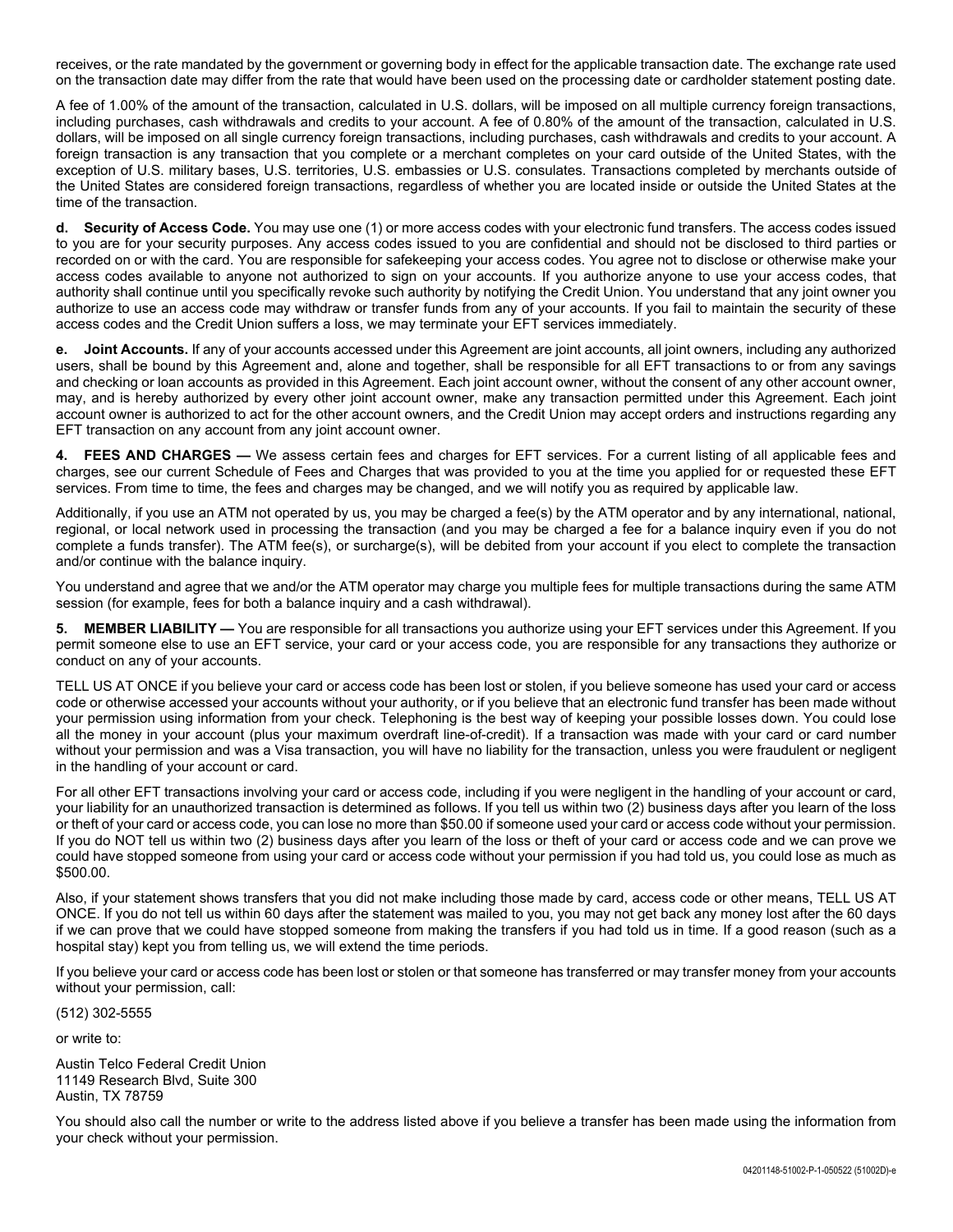## **6. RIGHT TO RECEIVE DOCUMENTATION —**

**a. Periodic Statements.** Transfers and withdrawals made through any ATM or POS terminal, debit card transactions, HSA debit card transactions, audio response transactions, preauthorized EFTs, online/PC transactions, mobile access device transactions or bill payments you make will be recorded on your periodic statement. You will receive a statement monthly unless there is no transaction in a particular month. In any case, you will receive a statement at least quarterly.

**b. Terminal Receipt.** You can get a receipt at the time you make any transaction (except inquiries) involving your account using an ATM and/or point-of-sale (POS) terminal.

**c. Direct Deposit.** If you have arranged to have a direct deposit made to your account at least once every 60 days from the same source and you do not receive a receipt (such as a pay stub), you can find out whether or not the deposit has been made by calling (512) 302-5555. This does not apply to transactions occurring outside the United States.

**7. ACCOUNT INFORMATION DISCLOSURE —** We will disclose information to third parties about your account or the transfers you make:

- As necessary to complete transfers;
- To verify the existence of sufficient funds to cover specific transactions upon the request of a third party, such as a credit bureau or merchant;
- If your account is eligible for emergency cash and/or emergency card replacement services and you request such services, you agree that we may provide personal information about you and your account that is necessary to provide you with the requested service(s);
- To comply with government agency or court orders; or
- If you give us your written permission.
- **8. BUSINESS DAYS —** Our business days are Monday through Saturday, excluding holidays.

**9. CREDIT UNION LIABILITY FOR FAILURE TO MAKE TRANSFERS —** If we do not complete a transfer to or from your account on time or in the correct amount according to our agreement with you, we may be liable for your losses or damages. However, we will not be liable for direct or consequential damages in the following events:

- If, through no fault of ours, there is not enough money in your accounts to complete the transaction, if any funds in your accounts necessary to complete the transaction are held as uncollected funds pursuant to our Funds Availability Policy Disclosure, or if the transaction involves a loan request exceeding your credit limit.
- If you used your card or access code in an incorrect manner.
- If the ATM where you are making the transfer does not have enough cash.
- If the ATM was not working properly and you knew about the problem when you started the transaction.
- If circumstances beyond our control (such as fire, flood, or power failure) prevent the transaction.
- If the money in your account is subject to legal process or other claim.
- If funds in your account are pledged as collateral or frozen because of a delinquent loan.
- If the error was caused by a system of any participating ATM network.
- If the electronic transfer is not completed as a result of your willful or negligent use of your card, access code, or any EFT facility for making such transfers.
- If the telephone or computer equipment you use to conduct audio response, online/PC, or mobile banking transactions is not working properly and you know or should have known about the breakdown when you started the transaction.
- If you have bill payment services, we can only confirm the amount, the participating merchant, and date of the bill payment transfer made by the Credit Union. For any other error or question you have involving the billing statement of the participating merchant, you must contact the merchant directly. We are not responsible for investigating such errors.
- Any other exceptions as established by the Credit Union.

**10. NOTICES —** All notices from us will be effective when we have mailed them or delivered them to the appropriate address in the Credit Union's records. Written notice you provide in accordance with your responsibility to report unauthorized transactions to us will be considered given at the time you mail the notice or deliver it for transmission to us by any other usual means. All other notices from you will be effective when received by the Credit Union at the address specified in this Agreement. We reserve the right to change the terms and conditions upon which EFT services are offered and will provide notice to you in accordance with applicable law. Use of EFT services is subject to existing regulations governing your Credit Union account and any future changes to those regulations.

The following information is a list of safety precautions regarding the use of ATMs and night deposit facilities:

- Be aware of your surroundings, particularly at night.
- Consider having someone accompany you when the ATM or night deposit facility is used after dark.
- Close the entry door of any ATM facility equipped with a door.
- If another person is uncomfortably close to you at the time of your transaction, ask the person to step back before you complete your transaction. If it is after the regular hours of the financial institution and you are using an ATM, do not permit entrance to any person you do not know.
- Refrain from displaying your cash at the ATM or night deposit facility. As soon as your transaction is completed, place your money in your purse or wallet. Count the cash later in the safety of your car or home.
- If you notice anything suspicious at the ATM or night deposit facility, consider using another ATM or night deposit facility or coming back later. If you are in the middle of a transaction and you notice something suspicious, cancel the transaction, take your card or deposit envelope, and leave.
- If you are followed after making a transaction, go to the nearest public area where people are located.